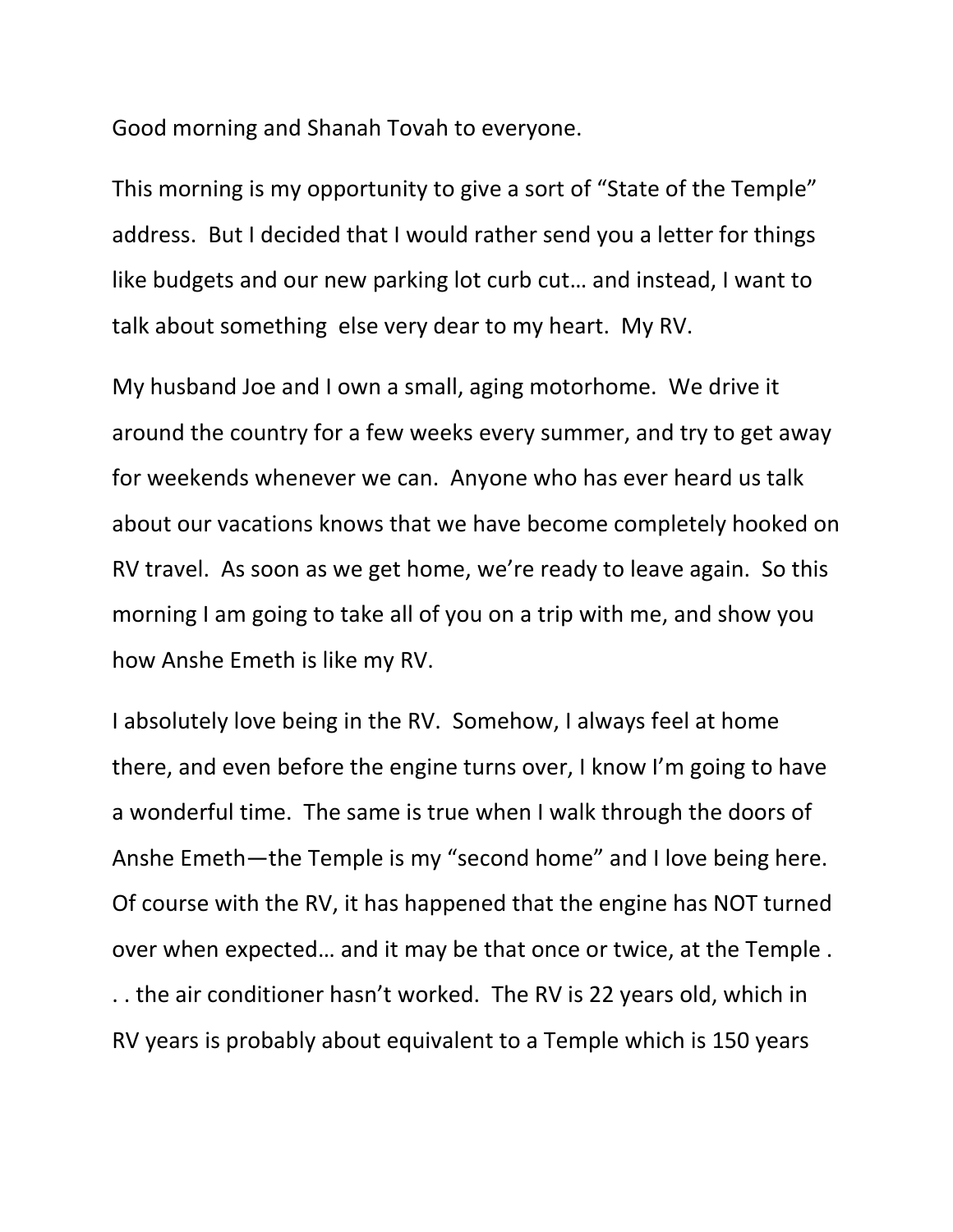old. Occasionally . . . the roof leaks. But that's really unimportant; we love it anyway.

Our RV vacation starts with a general itinerary—what states we plan to visit, and where we might stop along the way. Anshe Emeth's year starts with an itinerary also—our Program Book. I must say that my vacation itinerary is usually very full—and of course, that is also true of Anshe Emeth's program book. This year's itinerary contains 24 pages of classes, concerts, scholars-in-residence, films, youth programming, and holiday celebrations. I hear some of you saying that it's too much—no one can do all of it! You may not be sure today which stops you will make as you travel. But I encourage you to attend as many of these activities as you possibly can. Remember, THIS trip lasts a full year!

Now—here is something important about our journey. Even though both—the RV vacation and the Anshe Emeth year—start out in a general direction, what I've found during our RV trips is that we can't anticipate in advance what will actually be the best part. We stop someplace that looks interesting and we discover a hidden gem. You never know what little detail is going to make the biggest impression on you. And the same thing is also true for activities at Anshe Emeth. For example, a couple of weeks ago I came to the Temple to watch the movie "A Serious Man". What turned out to be the most special wasn't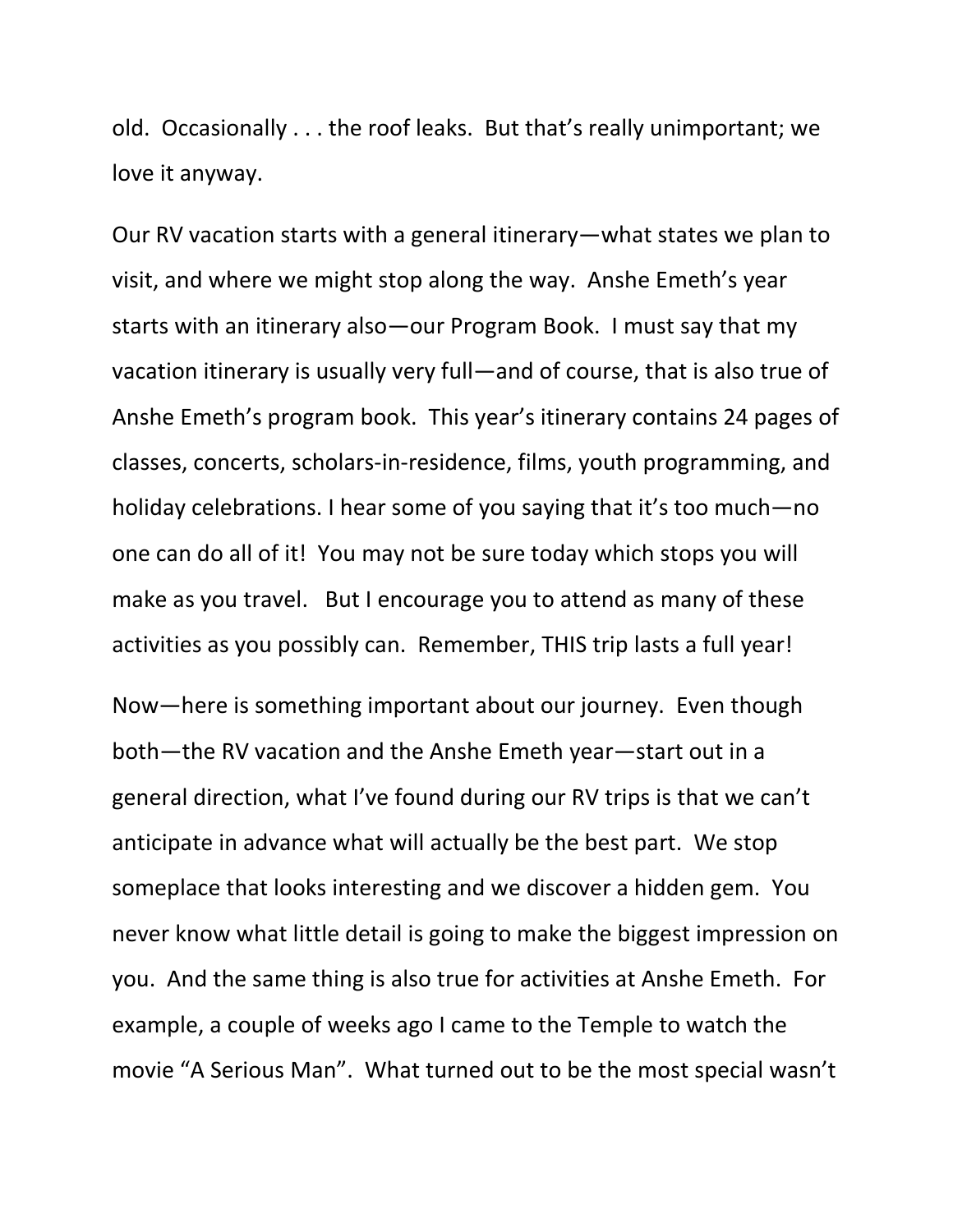actually the movie. It was the warmth and fun of watching a Jewishlythemed film with my Jewish friends, and discussing it with them afterwards. But if I hadn't come to see the movie in the first place, I wouldn't have had either of those special experiences. All of the stops on the Anshe Emeth itinerary offer that same kind of opportunity for an unexpected discovery. It could be an intellectual "ahah moment", a spiritual insight, or maybe—a new friend! The more stops you make on this journey, the more wonderful surprises you'll encounter. So come on and explore a new road. It could turn out to be the highlight of your trip.

Maybe you feel that your life is already too busy to add even one more activity along the way. In that case, remember that it is the pauses in the drive which allow you to truly appreciate what you have already seen. Imagine a spacious campsite at dusk, surrounded by fragrant pine trees. We're sitting with friends, enjoying our wine, and catching up on the latest news. The beauty of the stars reminds us of the vastness of the universe and how fortunate we are to be together just at that moment. Shabbat at Anshe Emeth is an oasis in time which allows us to contemplate the week behind us. Come to Shabbat dinner at the temple, lose yourself in the music during services, and catch up with your friends at the Oneg afterwards. Enjoy that precious pause which leaves us energized for the travel to come. And then, come back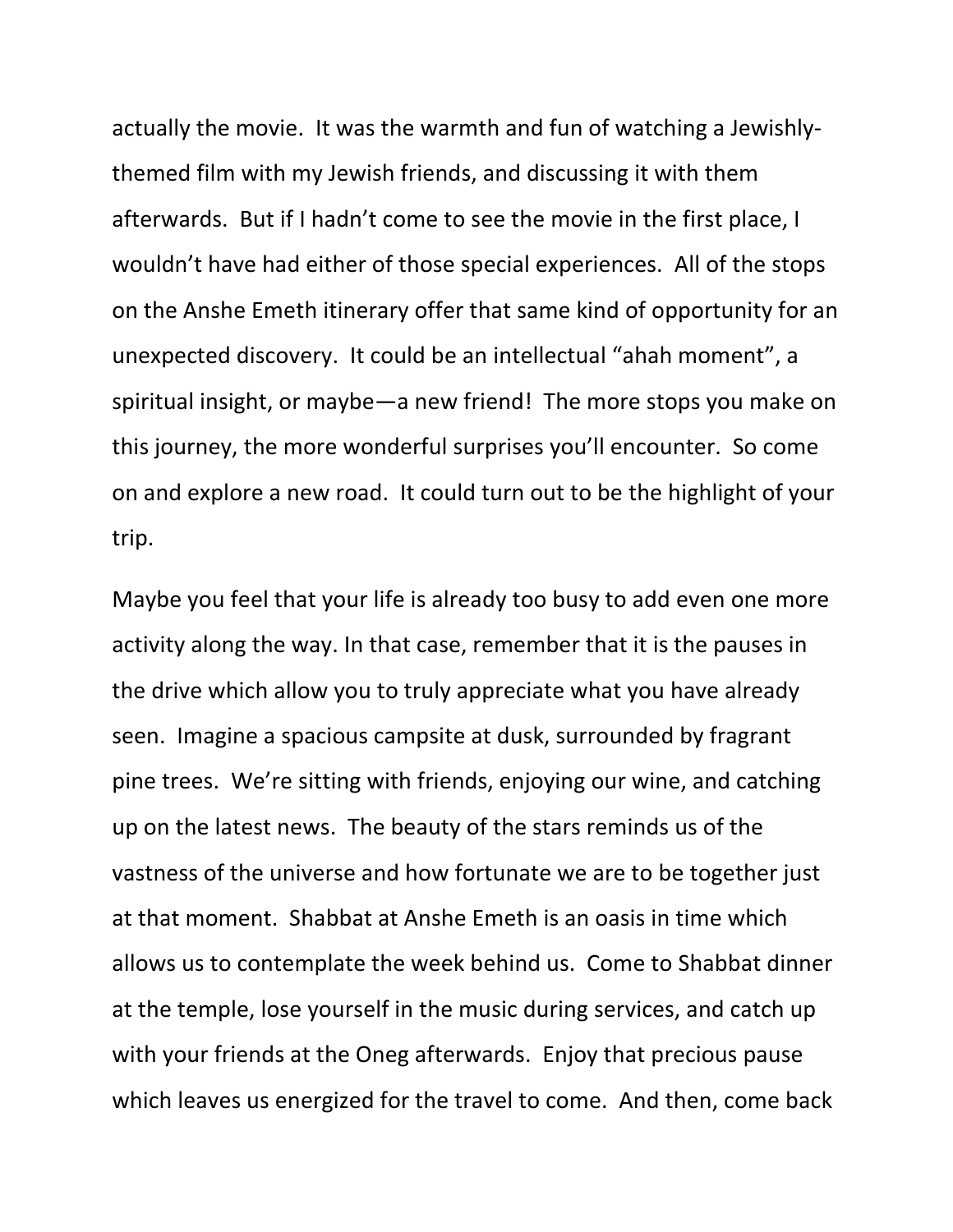on Saturday morning and study Torah with one of our Rabbis, or even with me! Relax! Slow down. Savor the scenery.

 Joe and I never leave home without a few good guidebooks on board otherwise we wouldn't have a clue where we were going. Anshe Emeth has a fantastic team of tour guides. Rabbi Miller has guided me personally through my presidency with wisdom, understanding, and tact, and I am most grateful to have learned so much from him. But of course I'm not the only one—all of you can always turn to Rabbi Miller, Rabbi Epstein and Cantor Ott for guidance, support, advice, and knowledge. If you are bringing your kids on our trip, you know you can count on Chase Foster to make sure they are having a great time while they learn a lot about growing up as Jews. For our littlest ones, Karen Goldstein has dozens of games and toys with Jewish themes to keep them thoroughly entertained on the journey. And let's not forget our executive director, Heather Kibel. Like a master mechanic, she has kept Anshe Emeth on the road all year. If you're working on a volunteer project for the Temple, or have a question about your membership, or need anything at all from our office staff, Heather will keep you moving right along. But remember, Anshe Emeth is not a package tour—You are in an RV, not a group bus. Our professional staff is available to offer suggestions to facilitate your own personal journey, but you are the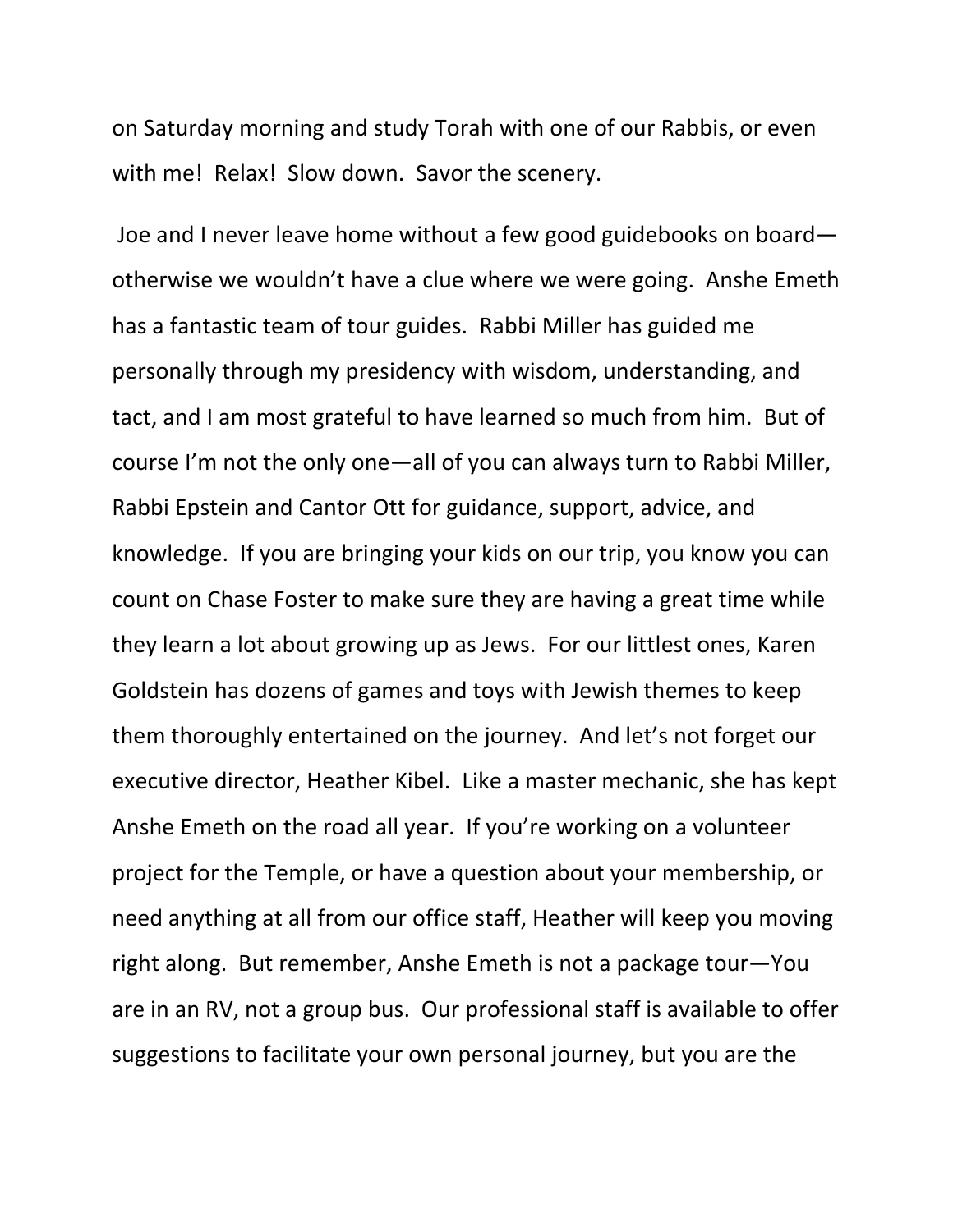driver. It's up to you which direction you travel and what road you take.

Perhaps you are thinking, a trip like this costs money! And you are right, it does. The RV uses a lot of gasoline, and the Temple building uses a lot of heating oil and electricity. That's why the Board of Trustees takes the fiscal responsibility for Anshe Emeth very seriously. I'm happy to tell you that, with constant oversight by our Budget and Finance committee and the Temple's professional staff, last year's budget came in right on the nose. We work very hard to anticipate and plan for routine tune-ups and major engine overhauls. We also try to alleviate expenses when possible. Take, for example, that electric bill. This year, we are investigating the possibility of putting solar panels on the Temple's roof. It would be wonderful to participate in a solar collection plan and see those electric bills go down. Meanwhile, we try to strike a fair balance, plan for the future, and remain determined to keep this trip affordable to everyone in our congregation. That's why most of the exceptional attractions on our itinerary have no entrance fee.

So we're just about ready to hit the road. But there's one last thing that's most important about every trip—who you travel with. I am most grateful to be travelling with all of you. Together we create a